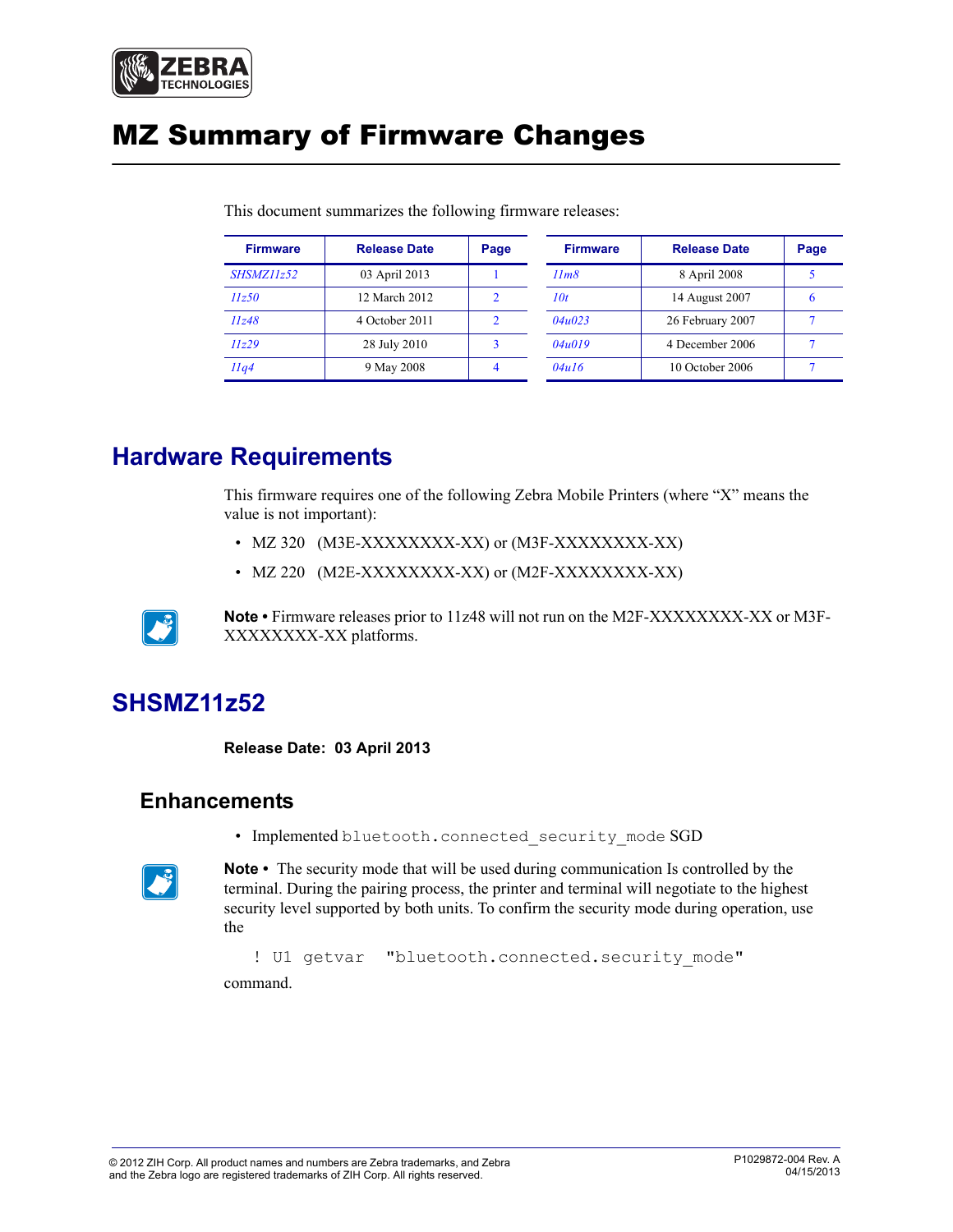### **Issues fixed**

- Cyrillic characters in the Swiss721 font now supported.
- Mirror processing time has been improved.
- Pairing in Bluetooth Security Mode 3 is now functioning correctly.
- Line mode support for .FNT fonts has been improved.

# <span id="page-1-0"></span>**11z50**

<span id="page-1-1"></span>**Release Date: 12 March 2012**

#### **Enhancements**

• WLAN: Update 802.11 radio firmware [8767]

#### **Issues Corrected**

- Avalanche: does not list "G" radio as WPA2-compatible
- PRINT: I2 of 5 barcode calculates incorrect checksum if using field justification
- PRINT: Dropped characters followed by the '!' character in line-print mode
- PRINT: MZ feed length not compatible with 11z29 and earlier applications
- PRINT: I2of5 barcode text prints extra check digit when provided by the host
- PRINT: printing is noisy with positive TONE values
- USB: SGD parameter usb.device.device unique id should default to off
- WLAN: Certificates with version 1 and 2 are rejected

# <span id="page-1-2"></span>**11z48**

#### <span id="page-1-3"></span>**Release Date: 4 October 2011**

#### **Enhancements**

- Add support for the M2F and M3F platforms
- Add support for datamatrix barcodes to MZ printers
- WLAN: Added SHA2 support for PEAP authentication
- WLAN: Removed VPN firmware
- WLAN: Add EAP session resumption (see below for description)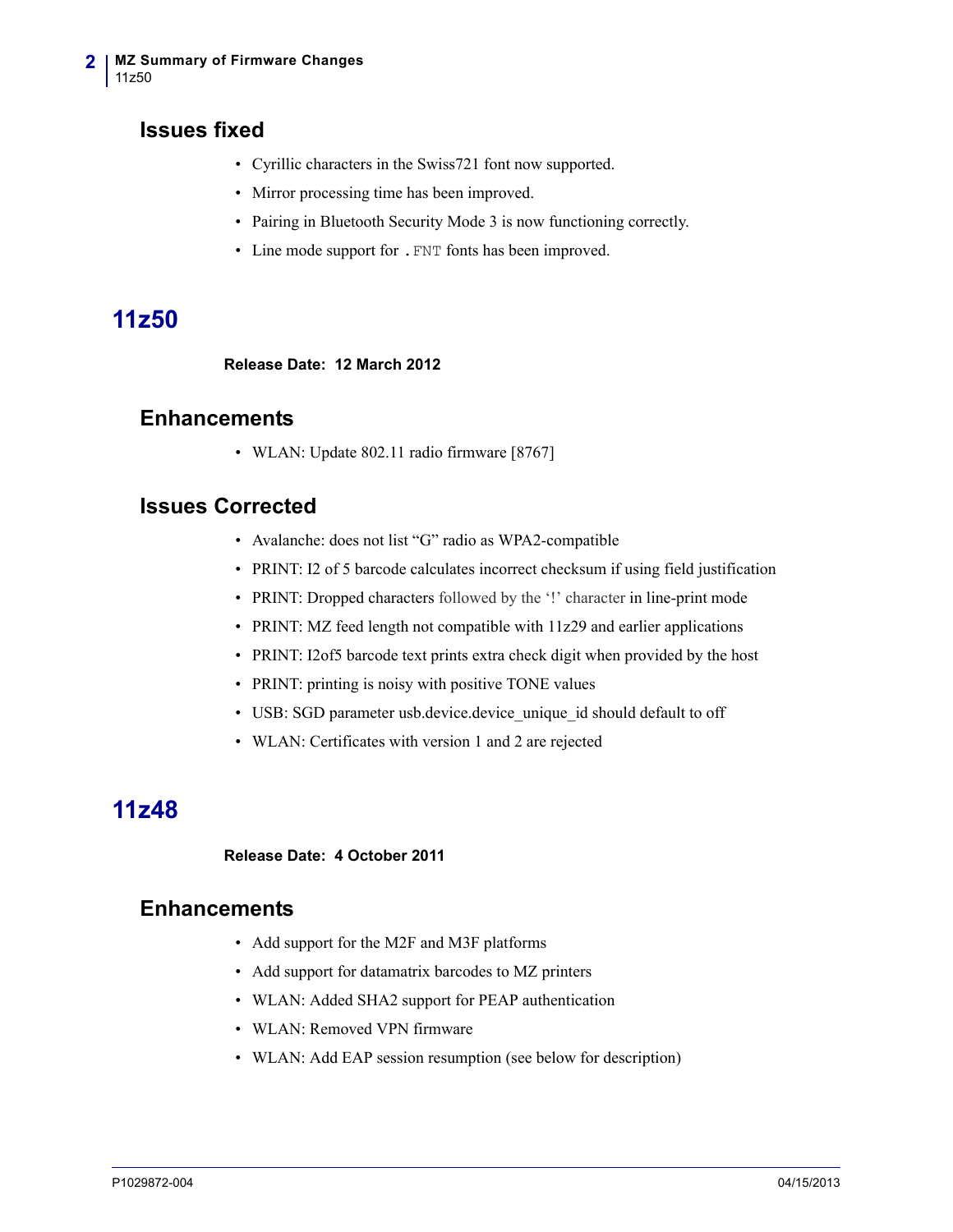### **Issues Corrected**

- Multiple enabled Avalanche auto-run packages will not update correctly
- Avalanche custom properties not working correctly
- MZ's improperly printing text messages from the Avalanche server
- Print.tone SGD parameter does not handle values about 127
- WLAN: PEAP auth unsuccessful due to unsupported certificate fields
- WLAN: EAP-FAST failing on ACS 5.1
- WLAN; User was allowed to turn the unsupported 802.11d feature on which resulted in wireless communication interruptions
- Incorrect Top-Of-Form registration on the MZ

### **EAP Session Resumption**

#### **Benefit**

Enables faster roaming when using EAP-based protocols.

#### **Summary**

After a printer and the network have previously negotiated an EAP session, and due to roaming or falling out of range and returning into range, begin a new EAP negotiation, they can agree to resume the previous session. This significantly reduces the time required to establish the new session from tens of seconds to seconds. In order for this to work, EAP Session Resumption must be enabled in the network infrastructure equipment by the network administrator. EAP Session Resumption is automatically supported in the printer when using any EAP-based protocols such as PEAP, LEAP, EAP-TLS, EAP-TTLS, or EAP-FAST. No printer configuration changes are required.

# <span id="page-2-0"></span>**11z29**

<span id="page-2-1"></span>**Release Date: 28 July 2010**

#### **Enhancements**

• None

#### **Issues Corrected**

- CPCL: resident font corruption after print line using scaleable font
- CPCL: Change default media mode to journal
- CPCL: Vietnamese fonts not printing correctly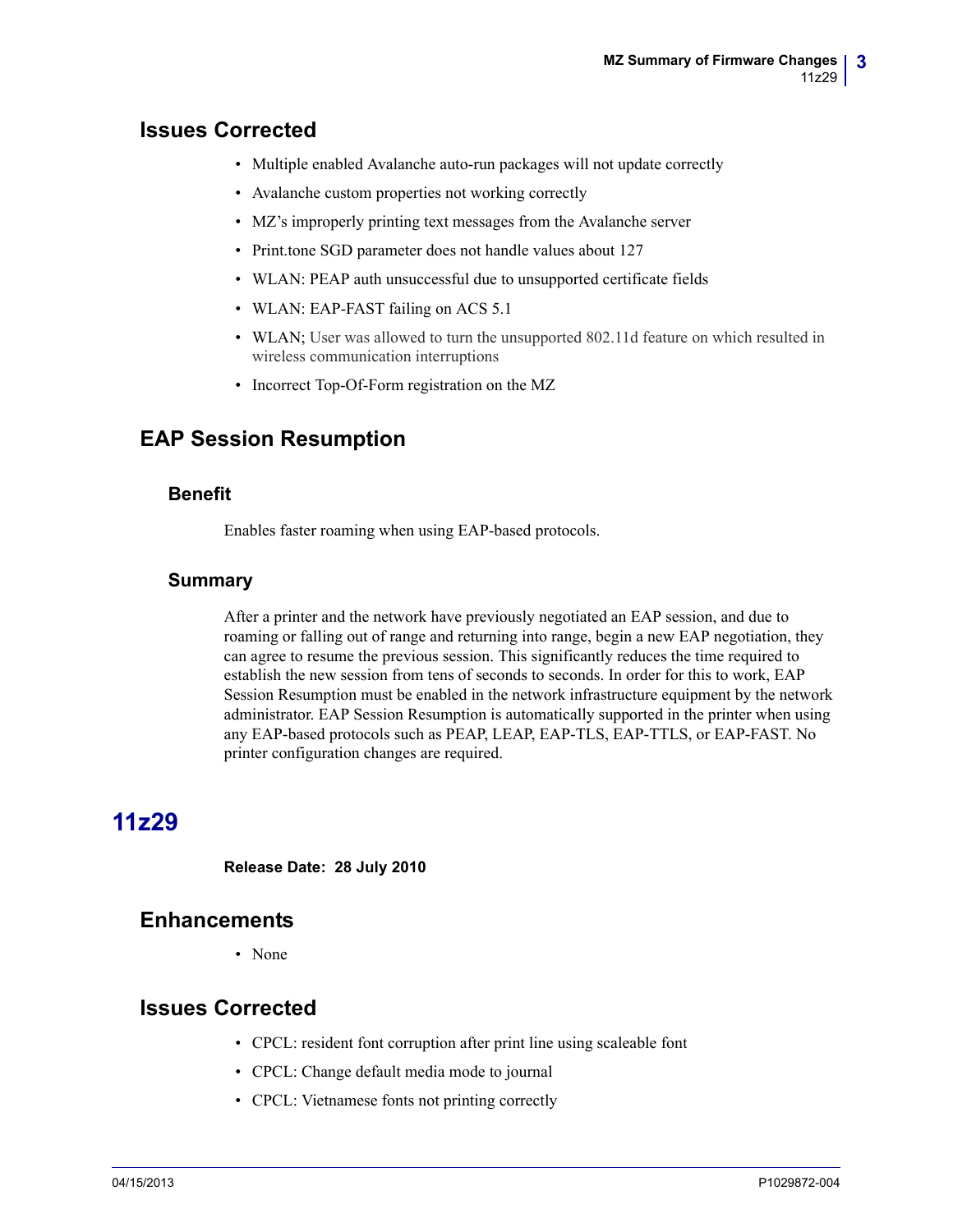- BT: Encryption not indicated properly in 2-key report when Bluetooth authentication is enabled
- BT: problems printing from Cipher Labs terminal
- BT: Partial print failures using Bluetooth
- BT: Not responding to query over Bluetooth
- 802.11: Change default wlan.keep alive value to "on"
- 802.11: Unable to perform EAP-FAST authentication with Cisco 2106
- 802.11: Not properly responding to duplicate SYNs
- 802.11: Radio can occasionally lock up
- 802.11: Improper TCP handshake, occasionally not setting SYN flag in acknowledgement packets
- 802.11: Authentication failed with PEAP on IAS2008 server
- 802.11: Change default roam packet setting to "on"

## <span id="page-3-0"></span>**11q4**

<span id="page-3-1"></span>**Release Date: 9 May 2008**

#### **Enhancements**

• Update to handle 2048 byte keys and to check for duplicate EAP identifier numbers

#### **Issues Corrected**

- Enhanced signal strength, roaming support, and power save responsiveness for the Zebra 802.11g radio
- Fixed conflict with IrDA and Bluetooth residing in the same printer

Additional information regarding the improvements to the Zebra 802.11g radio:

This software release improves the internal signal strength reporting for the Zebra 802.11g radio. These enhancements improve the printer's operation in areas with weak signals. As a result of these changes the printer should roam less frequently.

Additionally, changes to the radio's power-save algorithm have been made which will also result in improved performance. Note that the power-save behavior is affected by settings on both the access point and the printer. In particular, it should be noted that access point settings have a direct relationship on wireless device sleep periods.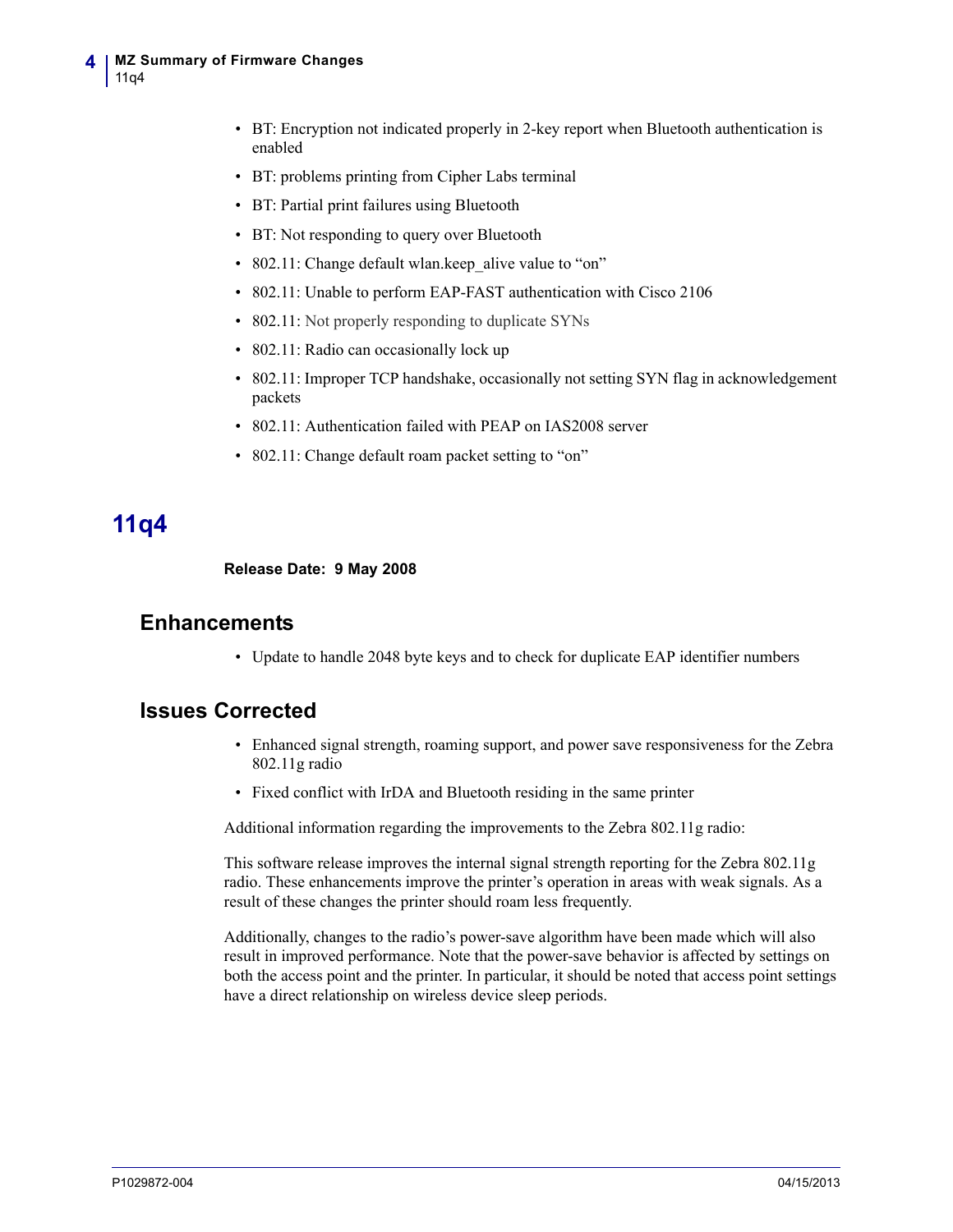# <span id="page-4-1"></span>**11m8**

#### <span id="page-4-0"></span>**Release Date: 8 April 2008**

#### **Enhancements**

- Added paper sensor support
- Added roam logging for G radio.
- Added event logging
- Added roam logging when failed to query radio for signal strength
	- Added Bluetooth connection shutdown when "device.reset" is issued
	- (EAP-TLS): Update for determining TLV PEAP package in tunnel
	- Added sync function to the Bluetooth Stack. This function sends a known command to the Bluetooth radio and waits for a proper response. It will try 10 times (1 second) in order to identify when the radio is in a ready state
	- Enable bar sensor information on the two-key report
	- Support common motor driver
	- (Avalanche) AMC 4.4 support added

### **Issues Corrected**

- (Bluetooth 2.0): Update for display of "auto" in bluetooth.radio\_auto\_baud field and setting of 57 baud in NVM, BT app download now works with 2.0 radios
- (Bluetooth 2.0): removed credit limit
- Reset BT priority and setup hardware handshaking if BT hardware is present
- (WPA2): Fixed issue with connecting to Cisco WLAN Controller Network.
- Addressed noisy printing with new sensors
- Fixed line printing for receipt exceeding 161 inches
- Removed forced printing of the line print buffer when the printer receives a Bluetooth disconnect complete event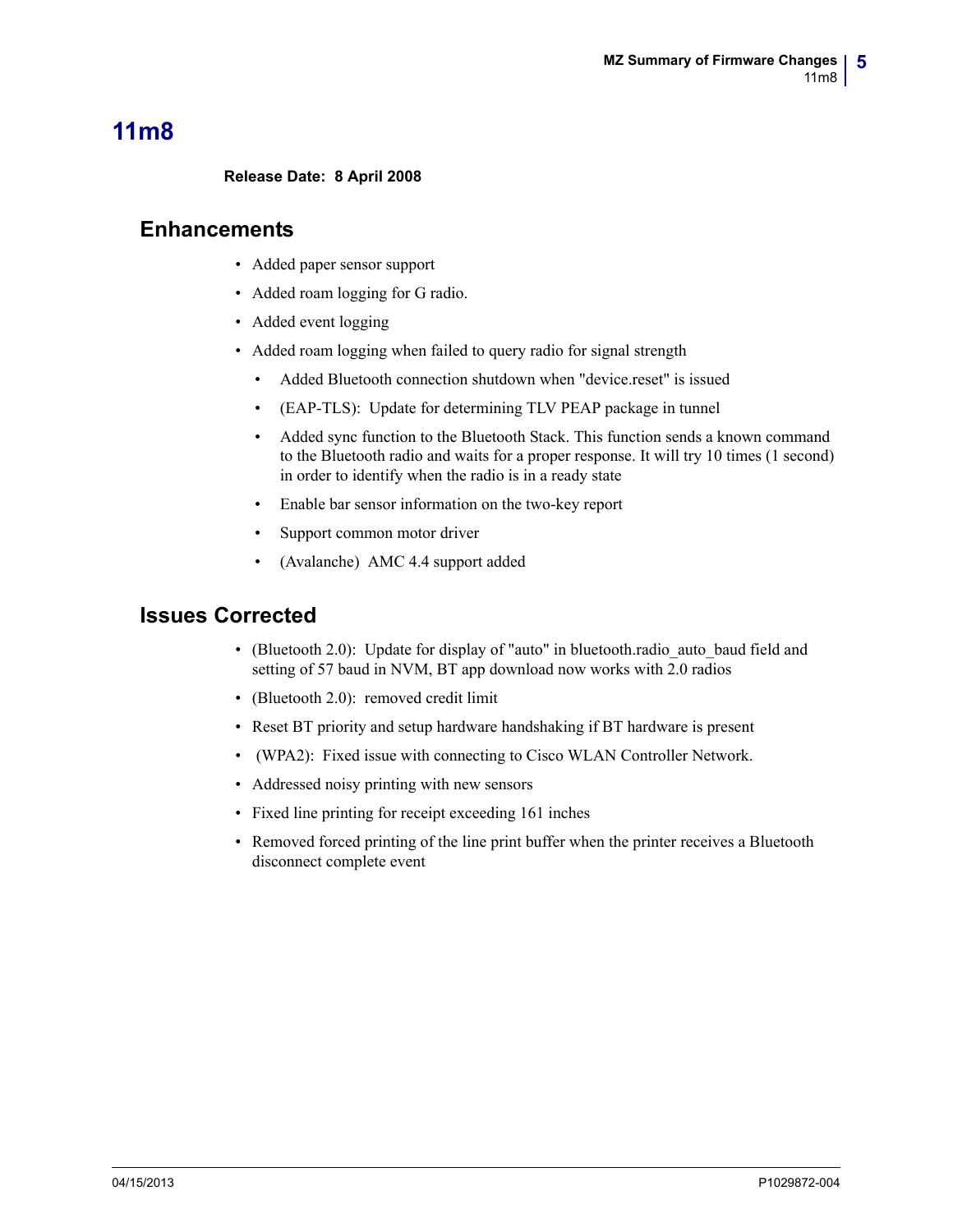# <span id="page-5-0"></span>**10t**

<span id="page-5-1"></span>**Release Date: 14 August 2007**

#### **Enhancements**

- (EAP-TLS): Added logic to prevent repeated PAP challenge responses
- (EAP-TLS): Update to work with SBR server. The SBR was suggesting TTLS for inner authentication, this is now NAK'd. The update will now NAK all inner requests besides MSCHAPv2
- (Avalanche): Changes made to devprop.prf file e.const part. for each property starts on the new line.
- Added support for turning on the option for sending an IP packet when roaming
- Changed TCP socket behavior so a duplication connection does not immediately disconnect the previous connection. It will only happen after 30 seconds
- (WPA): EAPOL START is sent if AP does not start EAP handshake within 5 seconds after association
- WPA2 Broadcast key rotation for both AES and TKIP
- Added support for wlan.wpa.wpa\_version, wlan.wpa.groupkey\_ciphersuite, and wlan.wpa.pairwise\_ciphersuite.
- Changed the interrupt priority of the Bluetooth port.
- New chip replacing an obsoleted chip on the IrDA module board, required software changes.
- Made required changes for the new IrDA chip
- Added IrDA input source which fixes line print mode behavior when using IrDA. Fixed font numbering issue which was causing font 2 to not print.
- (Avalanche): Increased number of allowable properties to 128
- Now ignores the inactivity timeout when charging
- Now allows printing when in charging bay
- (Bluetooth 2.0): Added ability to download the printer application via Bluetooth
- New G radio firmware: FW image 5.02.14

### **Issues Corrected**

- (Avalanche): Fixing buffer overflow, that will prevent unit from resetting
- (Avalanche): Corrected UDP malformed packets.